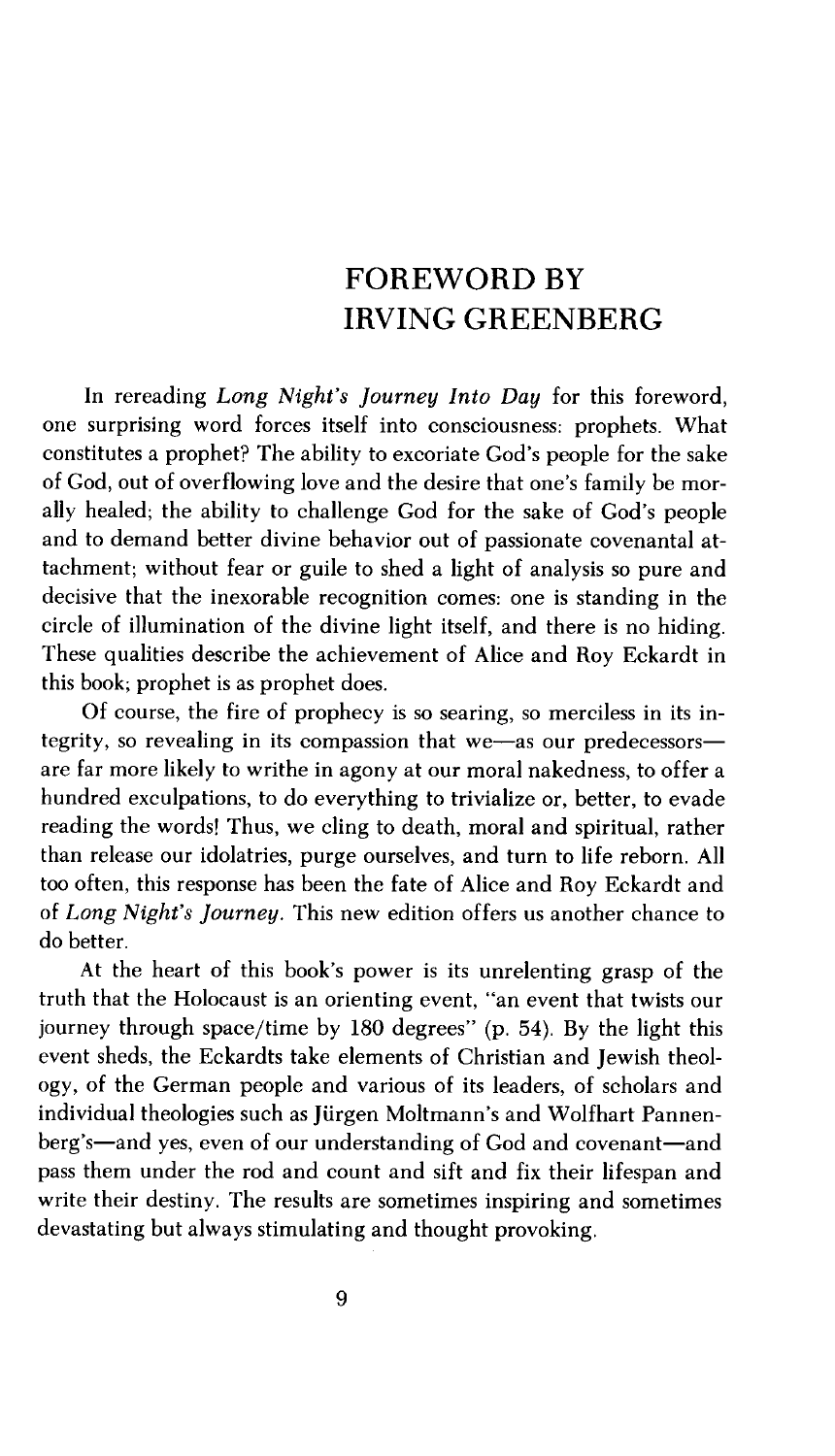### IRVING GREENBERG

With all its intensity and weight, the book is written with wit, imagination, and even flair; sometimes all these elements are rolled into one. Witness the Eckardts' stunning articulation of the reality of the devil and unmasking of the diabolic strategies, their exposition of the unique uniqueness of the Holocaust, their proposal to redate the calendar B.F.S. (Before the Final Solution) and F.S. (in the year of the Final Solution).

Despite its capacity to upset our certainties and comfortable positions, this is a liberating and even ennobling book. It summons God to necessary penitence for having made Israel a suffering servant through divine election; simultaneously it calls humans to forgive and to open up "[to] the possibility of a trust in God in a dimension beyond but fulfilling history" (p. 90). The Eckardts are trying to evoke the best in our nature, giving us the courage to take responsibility— to use our freedom to self-correct. They guide us to restore the moral health of culture and religion, especially Christianity; we desperately need to heal the body of faith after the uncovering of the putrid, morally dead flesh that made the Holocaust possible.

*Long Night's Journey* is a model of integrity—for some, painful integrity— in both its capacity to pass judgment without evasion and its willingness to pay the price and understand Christianity in a new light in order to purge the incubus of hatred from the gospel of love. Many Christians bridle at its critique of the claim that the crucifixion be accepted as the determinative symbol of redemptive suffering. Speaking as a Jew, as an outsider, to my Christian brothers and sisters, I can only assure you that this is not a dismissal of Christianity but a call to modesty of theological claims and to deeper insight into the message of the cross. By the x-rays of the Holocaust, the Eckardts see more deeply; they see the event of Golgotha not as theological triumph but as a cry to humans to join in God's work of overcoming suffering and remove others from the cross.

The most difficult section for Christian readers is the Eckardts' reduction of the resurrection. (Let it be said, that this is no more difficult to integrate in a faithful Christian's *W eltanschauung* than it is for faithful Jews to confront the Eckardts' challenge to humanity and to admit that the covenant of demands on Jews is no longer morally valid and that only the Jews can restore it by reaccepting it voluntarily.) I plead with Christians: Listen carefully; certainly, do not dismiss the Eckardts as Christians. Christian faith should be exposed to their insight even if ultimately their position is not accepted. If faith be deepened by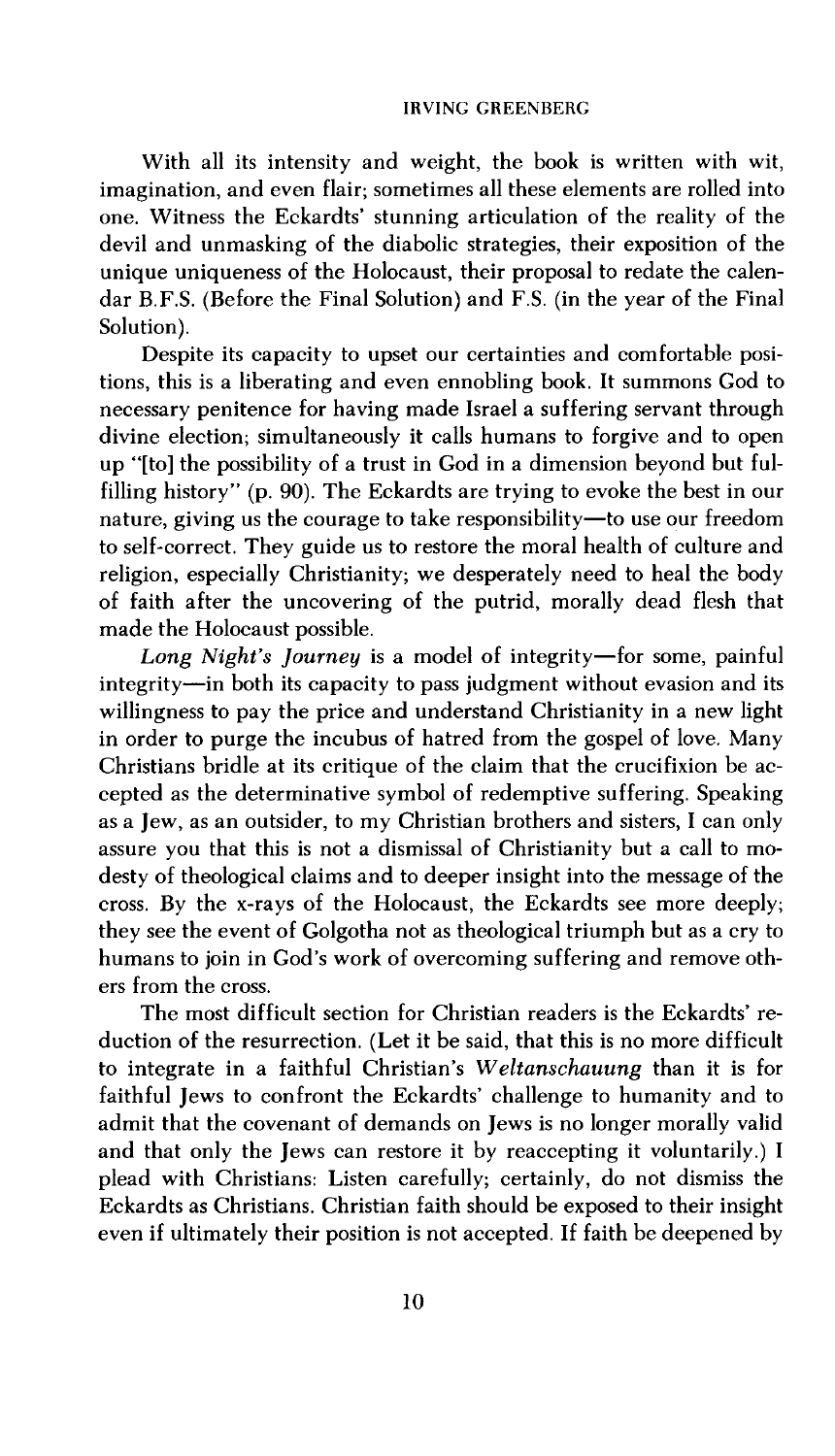#### FOREWORD

this encounter or if the insight be integrated into belief, then the Christian faith is enriched, as the Eckardts wish. If faith be wounded in the process, let it be recognized that, after the Holocaust, no faith is so whole as a broken faith. (Is this not the deeper message of Jesus' final words on the cross?) The bruises inflicted by the Eckardts are the faithful wounds of a friend/lover; they are closer to the Christian truth than the widely accepted imperialist claims of a triumphant Resurrection by which Christian superiority over Judaism—and all civilization—supposedly is "[unequivocally] confirmed by the God of Israel himself" (Pannenberg).

Ultimately, the lifelong mission of the Eckardts and this extraordinary book tower above all the arguments. They help tilt the balance of the world toward redemption. After all is said and done, *Long Night's Journey Into Day* summons all its readers— Christians and Jews and unbelievers alike— to believe in and work for that yet unrealized final and universal resurrection. This book and the Eckardts, by their lifework, bring us closer to that longed for day.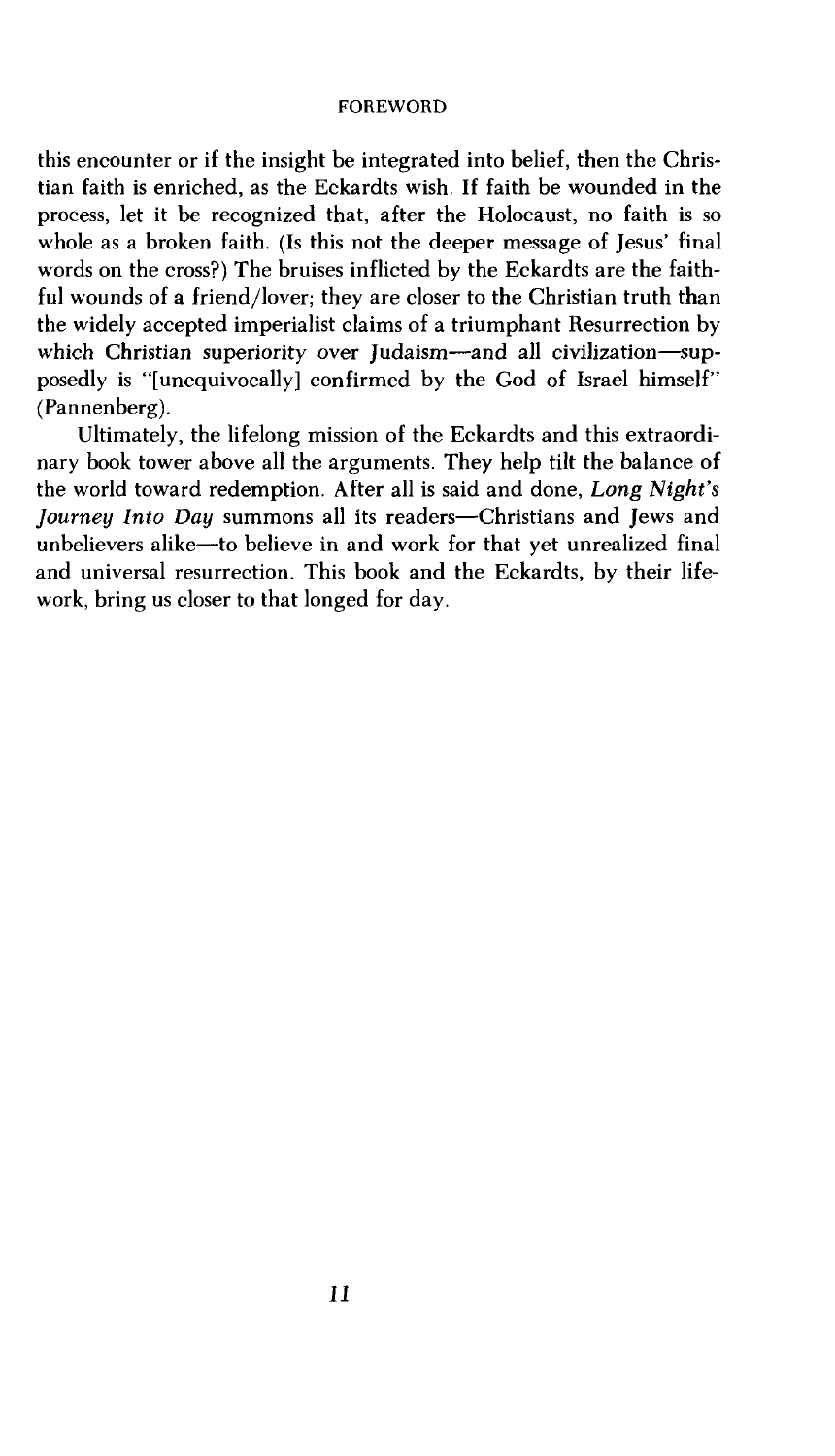## **FOREWORD BY FRANKLIN H. LITTELL**

Roy Eckardt and I were active in the Epworth League and the National Council of Methodist Youth fifty years ago, and we have been friends, fellow seminarians and Methodist ministers, professors and professional colleagues since that time. How long ago it was— before World War II, before the Holocaust!

In the towers of theological training and in the bastions of ecclesiastical bureaucracy there are still many who show no signs of historical awareness. They continue to draw their supplies through a long tunnel, as has the traditional Christian apologetic for centuries, without regard to the weather outside. Ignoring the heat and cold, the fear and fortune, the starvation and mass death which are the lot of ordinary mortals, in intellectual conclave they have hunkered down and continued to debate timeless questions and profess timeless truths.

Roy Eckardt was formed in another school of thought. He has followed at this point the line of our great teacher Reinhold Niebuhr, to whom theology was a matter of confession with the life as well as with the lips, for whom the truth became clearer in the arena than it could ever be on the balcony. Since Roy Eckardt published his first great book on the Christian/Jewish encounter, *Christianity and the Children* of Israel (1948), he has relentlessly pursued the most difficult and the most painful of Christian theological burdens today: to rethink, rework, and reconstruct Christian preaching and teaching about the survival of the Jewish people.

In this work he has been accompanied and assisted by his wife, Alice, who, as their children grew up, entered more and more into the theological arena in her own right. In 1970 there appeared the first major expression of their literary partnership: *Encounter with Israel: A Challenge to Conscience*. The central theme is significant, for the restored state of Israel presents a major pledge of Jewish survival.

The Holocaust, in which 60 percent of European Jewry was slaughtered in the heart of "Christendom" (one out of every three Jews in the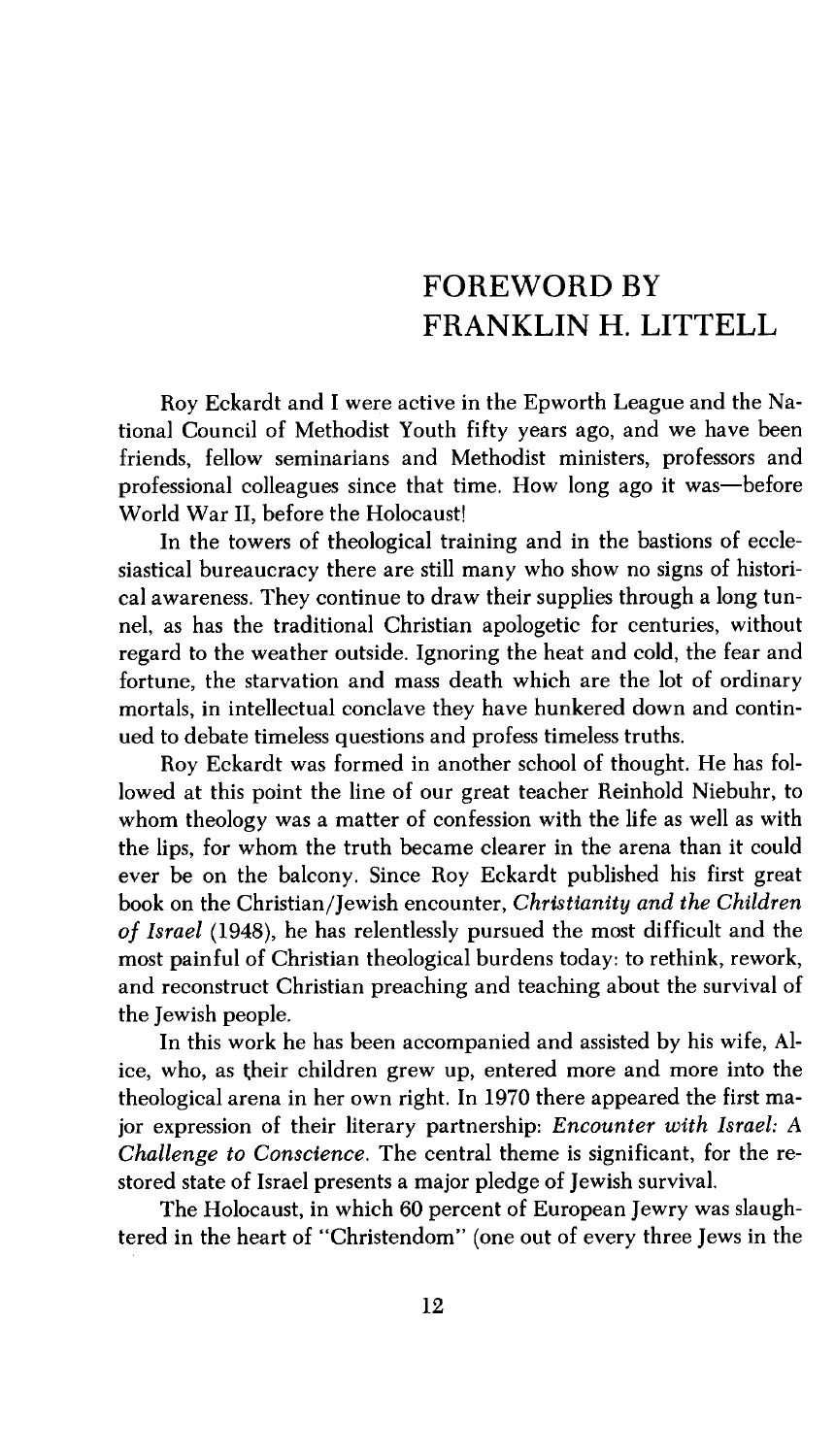#### FOREWORD

world), seemed to many an extreme reading of Christian apologetic. Yet there was no getting around the fact that the churches had for centuries proclaimed that with the coming of Jesus Christ the Jewish historical mission was fulfilled and the Jews should disappear into the limbo of history. That they did not disappear was an offense to traditional Christian apologetic. That they survived the Nazi "final solution" was a miracle, especially considering the technological power mustered against them when powerless and abandoned by the so-called Christian nations.

There is no quid pro quo in the relationship of the Holocaust to a restored Israel. But one question brackets the two themes, a question that today puts Christianity to the question: *"How do you interpret the* survival of the Jewish people?"

Traditional Christian apologetic, having given the wrong answer for centuries, now ignores the question. The so-called Historical Revisionists, who simply deny that there ever was a Holocaust, are now generally viewed with contempt by decent people as well as amusement by trained historians. The theological denial is hardly so brash, but its effects are more pernicious to date. Yet there is a new breed coming, and there are seminars and dissertations in theological faculties and seminaries in the United States, Canada, the Netherlands, and West Germany that might be said to inaugurate a Christian reentry into history.

Roy and Alice Eckardt, having wrestled with the Angel of the Lord on this theme for decades, have earned the right to be called "blessed."

The present writing, already a classic, works through the problematic, challenges the traditional apologetic and its consequences, exposes the intellectual denials, and points the way that a reconstructed Christian preaching and teaching must go if Christian credibility is to be regained *post-Auschwitz.* Even where a colleague may differ with a given solution, no one can help but admire the precision with which the Eckardts identify the critical issues, the clarity with which they discuss the topics, and the vigor with which they challenge those with eyes to see and ears to hear.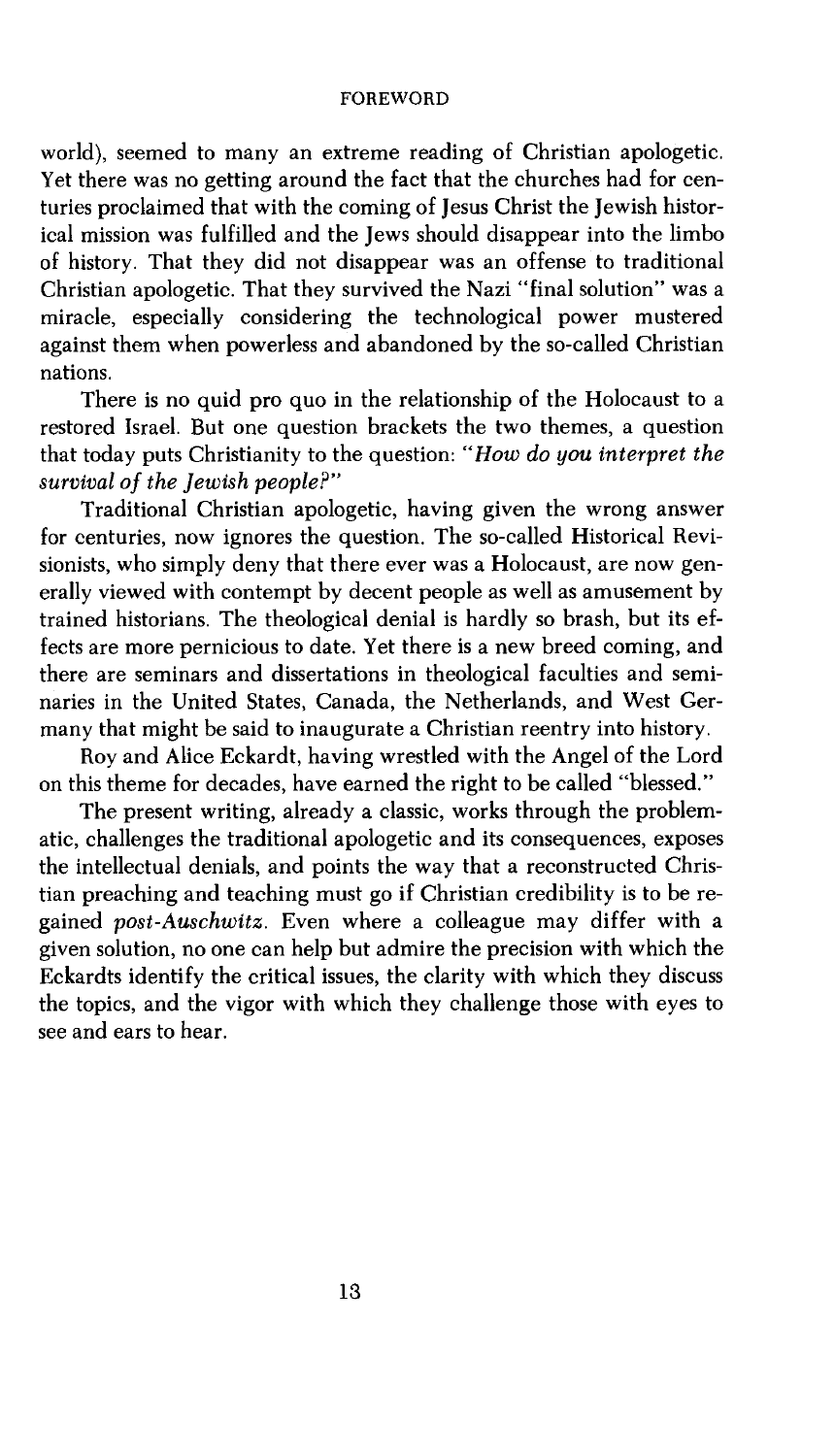# **PREFACE TO THE REVISED EDITION**

No event has made more clear the consequences of ideas than the German Nazi "Final Solution to the Jewish Problem." There could have been no "Jewish problem" to resolve had not almost two millennia of Christian teaching and preaching created it. There could have been no bureaucracy of highly trained civil servants and professionals willing to initiate and carry out mechanized and systematic mass murder without the development over several centuries of a technological and scientistic mindset that saw nothing wrong in using ruthless social engineering to create a national society from which all the human "problems" had been eliminated.

The ramifications of these ideas have neither been eliminated with the military defeat of the Third Reich, nor are they limited to that geographical locale. Dare we hope that they will be overcome, abolished? (Hope is not just optimism; genuine hope is chastened by sober realism.)

It appears that there are "key moments of history [when] possibilities for transformation emerge, which in turn create a new tradition. These moments are *kairoi,* times filled with the promise of the future and [perhaps even] expectation of new revelatory experience. At this juncture [people] can respond either by seeking to hold onto the past, out of anxiety about the new and untried future, or [they] can take the risk of the new."1 Although the last decades of the twentieth century hardly appear to qualify as times filled with the promise of the future, or expectation of new revelatory experience, we suggest that we do, in fact, live in such a key moment. The *Shoah* (Holocaust) itself must be seen as a revelatory experience, "a negative epiphany" as Emil Fackenheim has described it,<sup>2</sup> and as such it has much to reveal to us. The memory of the Holocaust must be a life-shaping force that makes us significantly more sensitive to individual suffering, to the frailty and preciousness of human life, to the fragile fabric of society, and to the insidious ways by which religious, philosophical, and scientific ideas can lead us to justify life-destroying behavior. We have the freedom to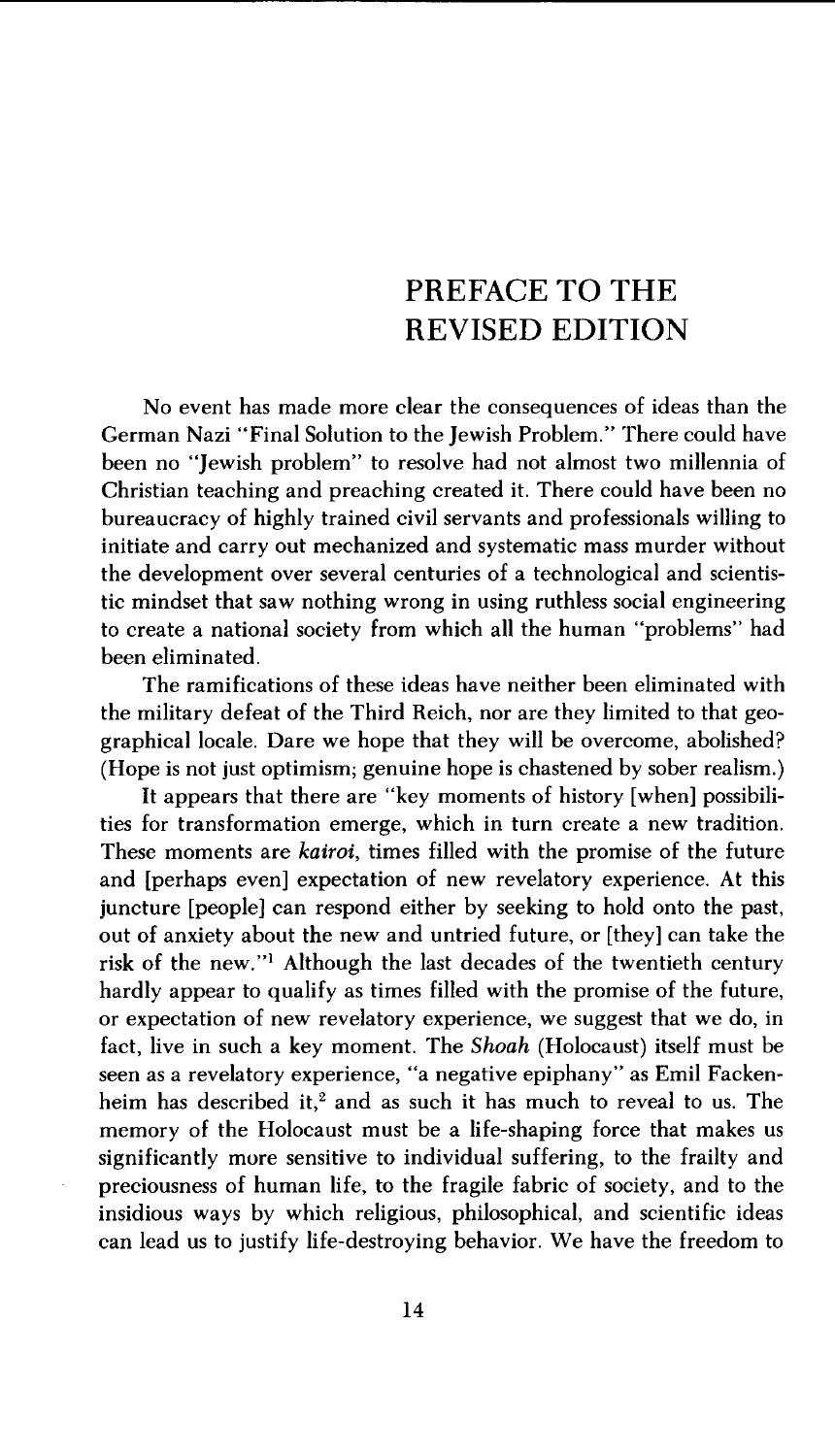#### PREFACE

transform our faith, our attitudes, and our teachings so that they will *not* carry the genocidal impulse or the impulse to subordinate any group or class of people. We can learn to be more humble in our confessions. We can learn to recognize the danger signals of old ideas and new absolutisms that claim the right to determine who has the right to live.

To undertake this kind of revolutionary about-face (*metanoia*) requires knowledge of what was wrong in the past, and a genuine experience of repentance (*teshuvah).* It also calls for courage to walk forward into the unknown and to try the untried. Our title makes clear that much of the book entails what Robert McAfee Brown has described as

a nocturnal journey. Only fleetingly does day begin to dawn at the end. And that is as it should be. Any vision of dawn from such a night will turn out to be premature, a false dawn. Daylight here will not come automatically. . . . The psychic, even spiritual, daylight toward which [the Eckardt] book points can be had only by hard effort, painful confrontation, and the shedding of much intellectual and spiritual clothing we had thought would keep us warm in the night but actually was insulating us from the truth.<sup>3</sup>

The Third Reich waged a war against such traditional Jewish and Christian values as compassion, concern for the helpless and infirm, kindness, and ordinary humaneness; it built a state in which the forces of exclusiveness and hate and the idolatries of nation, race, and political creed garnered mass support. Tragically, many parts of the world have been overtaken by these very same sorts of forces, under banners other than Nazism. Most, or at least many, of these contemporary manifestations have different origins from that of the Nazis' antisemitism and racial doctrines, and for that reason they are outside the direct concerns of this study. That does not mean, however, that they may not have a similar etiology or that they should command less concern. Our endeavors are particularly committed to the eradication of all the strands of antisemitism— Christian, rationalist, political, and racial— and anti-Judaism that enabled the systematic murder of some six million Jewish children and adults to be carried out in the heart of Christian Europe.

The study and thinking that have emerged in this book in both its original and revised forms are the result of considerably more than a decade's consistent attention to the subject in response to teaching opportunities, the challenge and inspiration of friends and colleagues in both the Jewish and Christian communities, and the outpouring of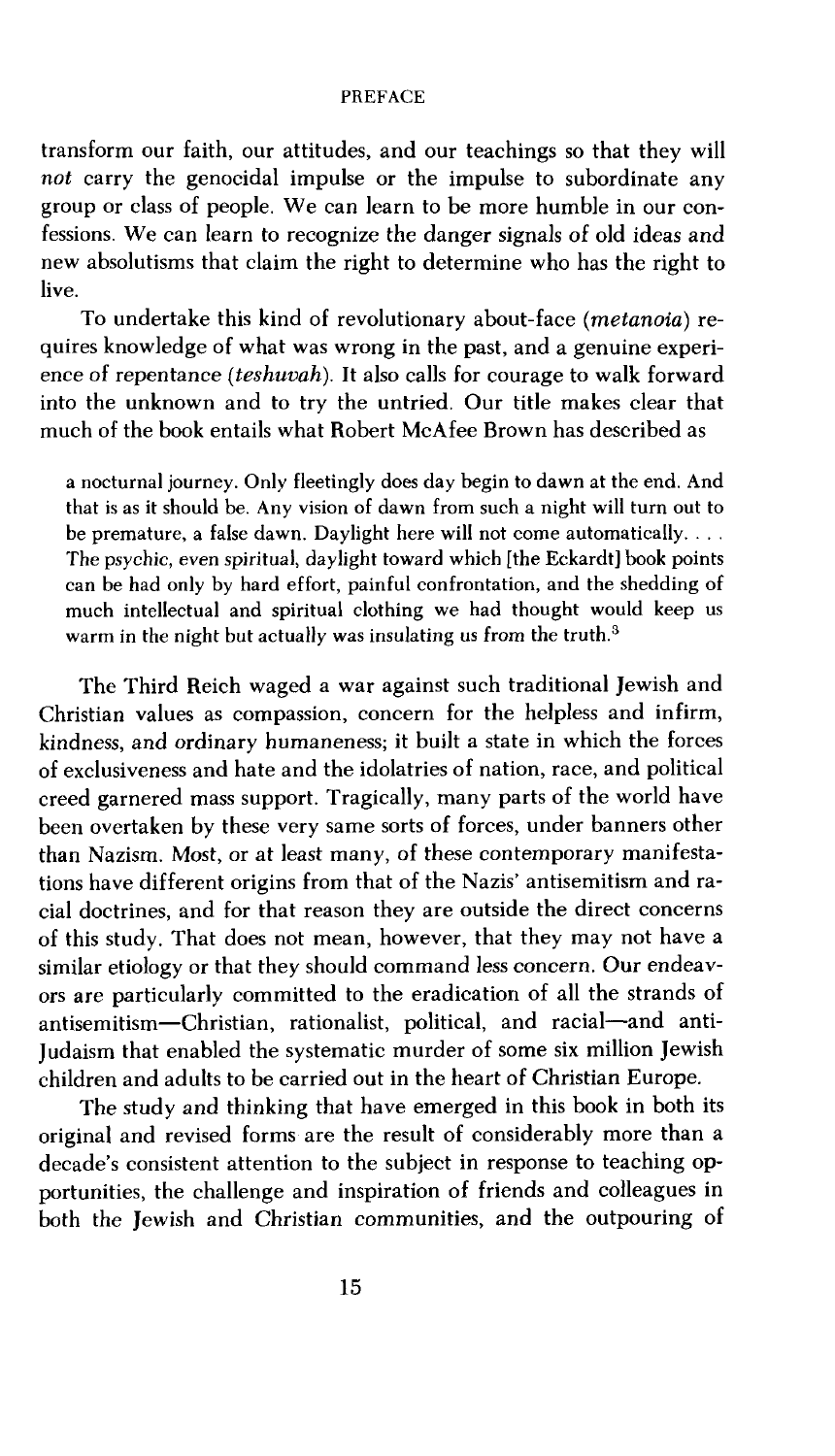#### PREFACE

scholarly work and personal accounts regarding the Holocaust and the years immediately preceding (and following) the killing phase of Hitler's Final Solution. Above all, our engagement has been an intrinsic part of our long struggle to resolve the contradiction of Christianity's proclamation of divine love and salvation (and supposed liberation) and the church's persisting *adversus Ju daeos* tradition. This is, in fact, the main concern of the volume. Consequently there is considerable attention to theological thinking, especially by some Christians. However, much attention is given to Jewish thinkers as well (theology is not a word widely used in Jewish circles) since some of the troubling faith questions are similar, and because it is time for Christians to listen to Jews.

The initial opportunity to devote full time to research, international discussions, and writing was made possible by a humanities fellowship from the Rockefeller Foundation. Our major research during much of that time was undertaken at the University of Tübingen, $4$  the Center of Holocaust Research at Yad Vashem, Jerusalem, and the Division of Holocaust Studies of the Institute of Contemporary Jewry at The Hebrew University. Since then we have had the opportunity and pleasure of twice being visiting scholars at the Centre for Hebrew Studies, University of Oxford, where further work was undertaken and much of this revision prepared. Lehigh University has given us aid and support on all of these occasions, and we are pleased to be able to acknowledge it publicly. We have returned to Europe and Israel for additional research, and we have participated in a large number of national and international conferences on the Holocaust and on Christian-Jewish relations. We are members of a Christian study group that is seriously engaged in rethinking Christian theological positions that continue to have an impact on the Jewish people through attitudes implanted in clergy and church members. The study group came into being as a consequence of the awareness that hostility toward Jews, Judaism, and the State of Israel still persisted in Christian circles some twenty-five years after the liberation of the death camps. To say that condition continues today is hardly necessary. However, the influx of new blood into this group of scholars as well as into other concerned circles is one factor that sustains hope.

In several European countries and Israel we conducted a number of oral history sessions with scholars, literary figures, psychiatrists, religious officials, and lay persons. In addition, inquiries were directed to respondents in different lands, within and outside the churches. In both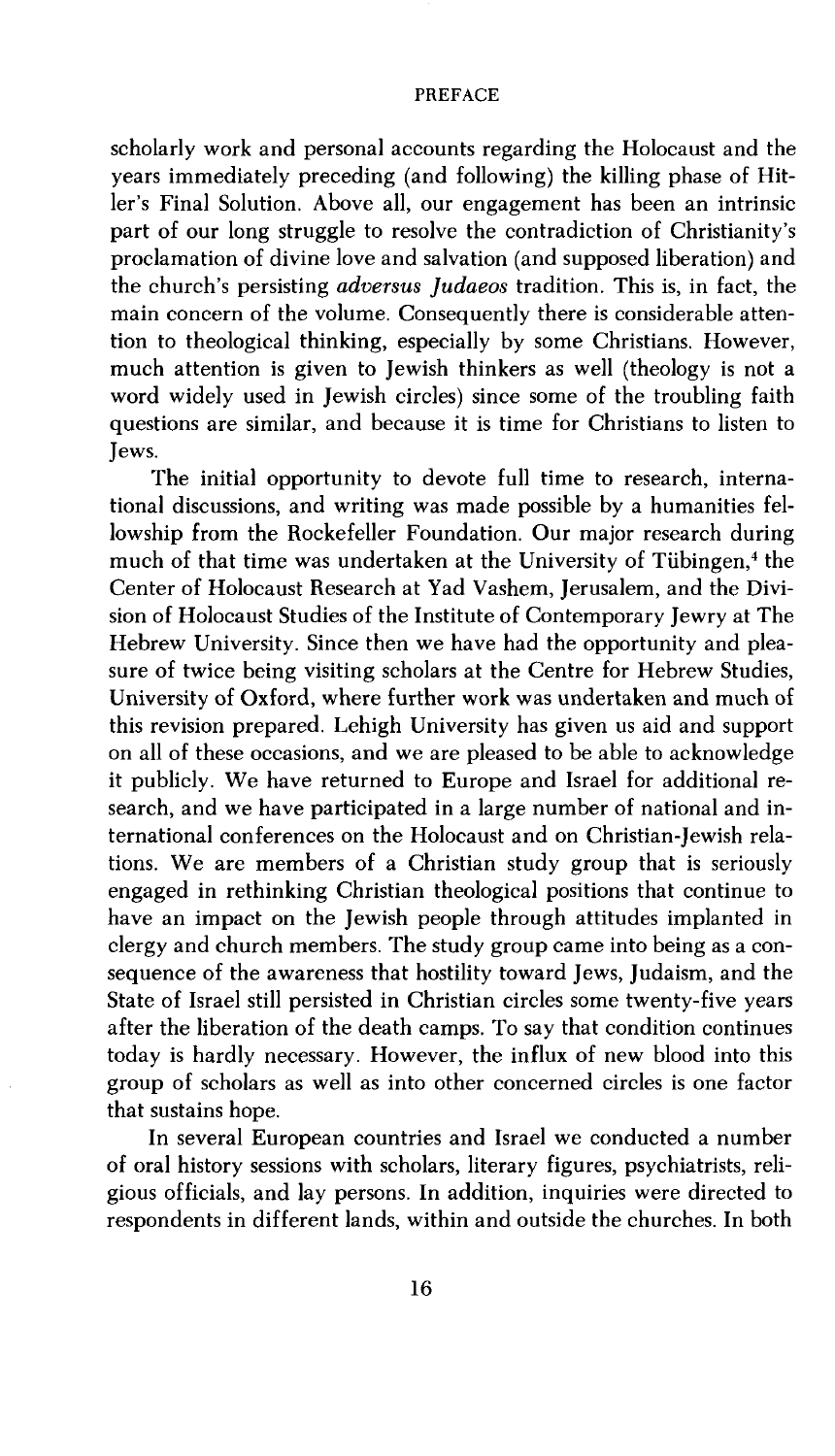# **RETURN TO THE KINGDOM OF NIGHT 1**

[We] will never succeed in making the *churban*—the Jewish catastrophe of our time— understood to those who will live after us. . . . "Even if all the firmament were made of parchment, all the trees were pens, all the seas ink, and even if all the inhabitants of the earth were scribes, and they wrote day and night, they would never succeed ..."

Manes Sperber,. . . *than a Tear in the Sea*

Had the Jew Jesus of Nazareth lived in the "right" time and "right" place, he would have been dispatched to a gas chamber. Many of the Nazi executions of Jews were carried out by believing Christians. When these two truths are put together, as, incredibly, they must be, the rationale of this book begins to express itself. We seek here to deal, in selected ways, with the contemporary impact and meaning of the Holocaust. Our approach is moral, philosophical, and theological.<sup>1</sup>

Can the Holocaust event ever be explained? Perhaps it is not explainable. A few singular persons have brought that event to the fore. Were it not for the work of individuals such as Elie Wiesel, the Holocaust would occupy a much lesser place in today's social conscience. Psychohistorically speaking, the passing of a full generation since the Nazi years has afforded a certain distancing that is important for scholars as a requisite to creative reflection and that has led a growing number of Christian and Jewish thinkers to grapple publicly with the subject. The concern of the Jewish community, generally considered, is quite transparent in its origins: the Holocaust is the most horrendous event in the long history of this people. Jewish thought and life have been shaken to the foundations. On the Christian side, from which the present writers speak, it is more and more acknowledged that what Jules Isaac called the "teaching of contempt" for Jews and Judaism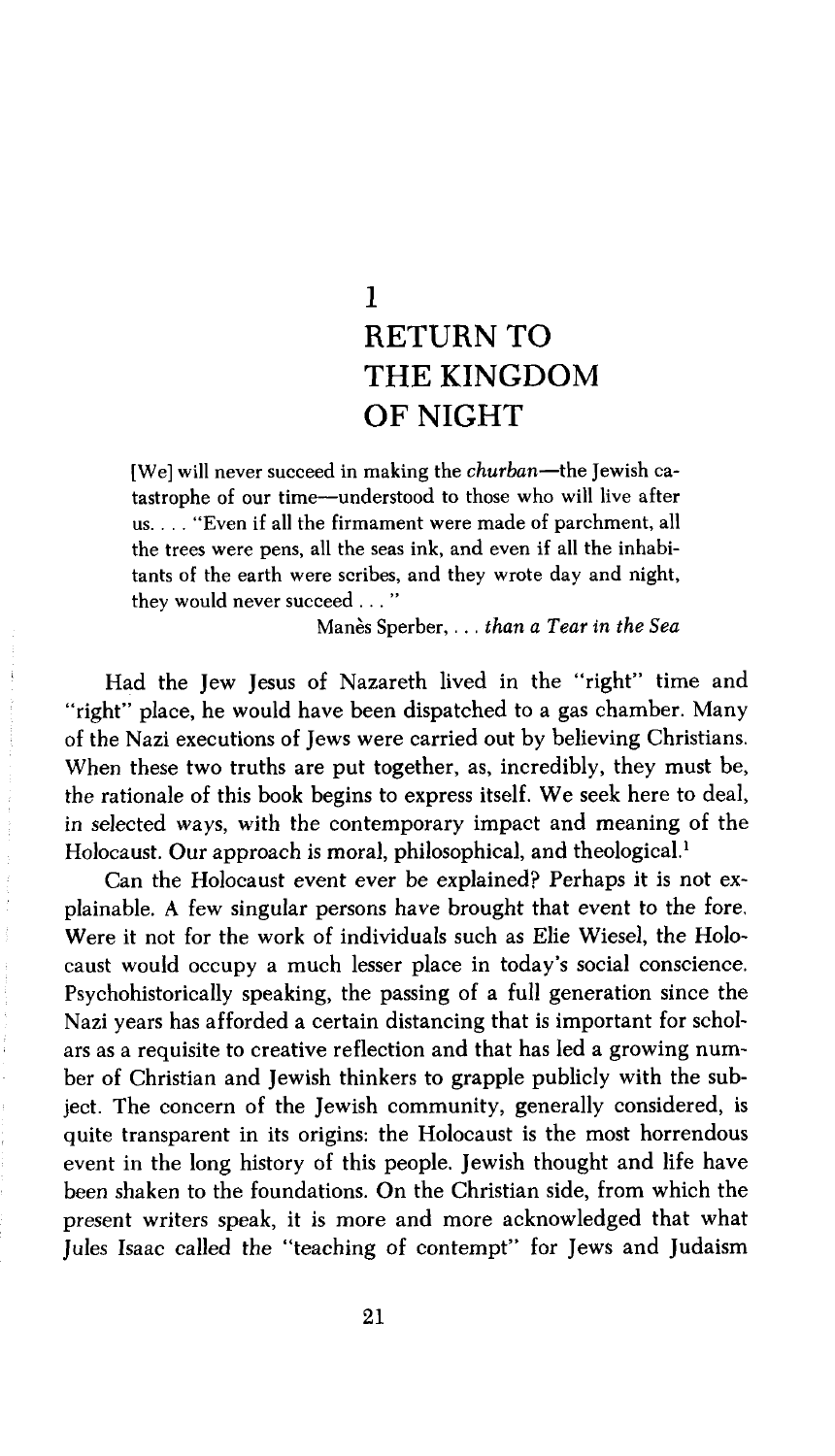helped make the Holocaust possible and perhaps even inevitable.<sup>2</sup> If only for this reason, the Holocaust is as much a Christian event as a Jewish one.

The vastness of the subject of the Holocaust and its aftermath, its many impalpable elements and its severely controversial aspects make for a measure of pluralism and tentativeness within any effort to grapple with it. The pluralistic and provisional character of our understanding of the event is linked as well to the differing kinds of questions analysts raise. Insofar as these parties involve themselves in problems of causation and social conditioning, they will consult sociohistorical and psychohistorical sources. Others, concerned with questions of meaning and value, will turn to literary creations and to philosophic and theological materials. Yet the lines are always crossing, for the latter sources are inevitably influenced by given social milieus, just as the former sources are conditioned by existential and moral experience. This means that to set one type of approach qualitatively above the other is not convincing.

### *DIE ENDLOSUNG*

Uri Zvi Greenberg's accounting in the prose poem "To the Mound of Corpses in the Snow" is an epitome of our subject. An SS officer demands that the narrator's father, an old man, remove his clothes. Never before had the holy man stood entirely naked even before his own eyes. When the officer saw that his victim still persisted in wearing underclothes, socks, and skull-cap, the brute struck him, and he fell. "He gave a groan that was like the finishing of a last prayer, after which there is no more prayer, only a clouded sky, a heap of corpses, and a live officer." The blood from the saintly father's face turned the snow red...<sup>3</sup>

Let us consider how the concept "Holocaust" is to be understood.<sup>4</sup> We resort first to German phraseology for the sake of grappling, as though from inside Nazi demonry itself, with the eschatological and salvational nature of the *Judenvernichtung,* the total annihilation of Jews. The German Nazis determined upon *die Endlösung der Judenfrage* ("the Final Solution of the question of Jews"). This formulation was put forth officially on 20 January 1942 at a conference at Gross-Wannsee, although the actual decision was probably made earlier.<sup>5</sup> The Wannsee dictum was the logical consummation of, or it merely gave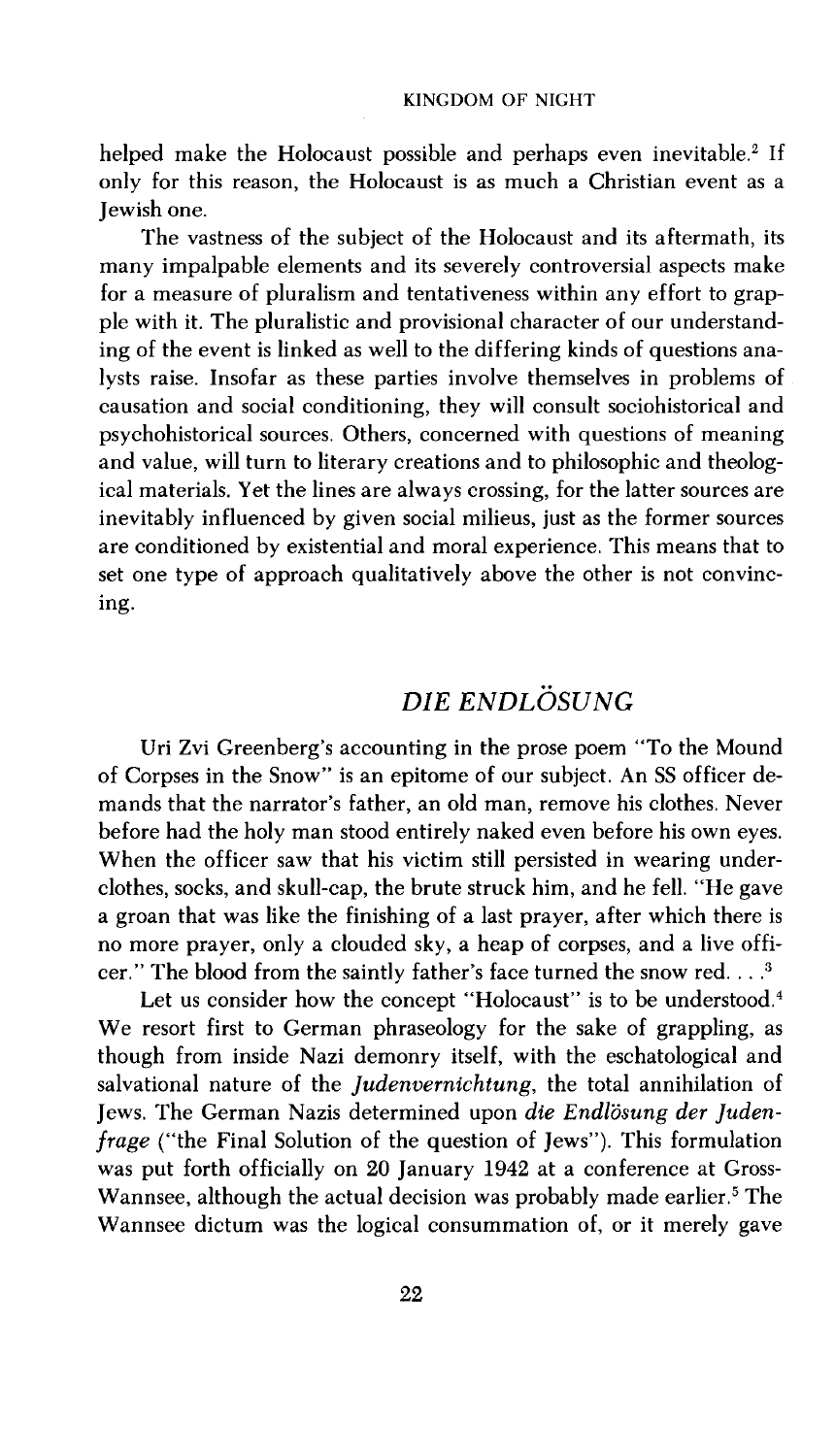expression to, a resolve whose roots are traceable to 1919, when Adolf Hitler declared that his ultimate objective was "the removal of the Jews altogether." "Removal" became physical "extermination"—a term deliberately chosen for its association with verminous creatures— when such total elimination of Jews from existence was seen as the essential element in Hitler's apocalyptic struggle to create the new age of the master race.

According to the minutes of the Wannsee Conference, the eleven million Jews of all Europe were marked for death.<sup>6</sup> Yet it is misleading to comprehend the Holocaust solely within the *Aktion* of simple killing.

The Endlösung means that everything is permitted now, any and every method is to be utilized in the struggle— indeed, in the enjoying of the struggle7— to obliterate the single pestilence that is destroying the entire world: the Jew. The German Nazis taught that the Jew is the *Untermensch,* the contaminator from below. The Jew is anti-human, *Gegenrasse.* Accordingly, his name is to be taken away; he does not deserve a name. He is only a number tattooed into his flesh.

The Endlösung is the competitive "race of the dead" at Treblinka and elsewhere, a physiological competition that makes one man's survival absolutely dependent upon the next man's extinction. For the race of death decreed which prisoners would be murdered and which ones "spared."

At the heart of the Endlösung is the utilization of Jews as officially selected agents for reviling and torturing their fellow Jews. The Jew is turned into the accomplice of his executioners. Thus, the Endlösung is ultimate degradation: the attempted dehumanization of the Jew as well as the torture process that makes this possible. The Endlösung is meant to be total mental, physical, and spiritual breakdown. It is the ontic separation of children and parents, wives and husbands. Child, parent, wife, husband—all these are enforced witnesses to the suffering and annihilation of their loved ones.

The chronology of what the Dutch psychiatrist Jan Bastiaans calls "das perfide System" was: Declare the Jew to be the *Untermensch* or *Gegenrasse*; then do everything to make him this, thereby vindicating your major premise; and only then, kill him. In this respect, the Endlösung had nothing to do with the specific advent of death, for the ultimate shamefulness lay in staying alive. Objectively speaking, death was transfigured into a form of mercy. Death became salvation— although, of course, the manner of death incarnated the dehumanization and was the mirror image of the terror. It is often said that the nightmares of the captives were more frightening than their encounter with death.